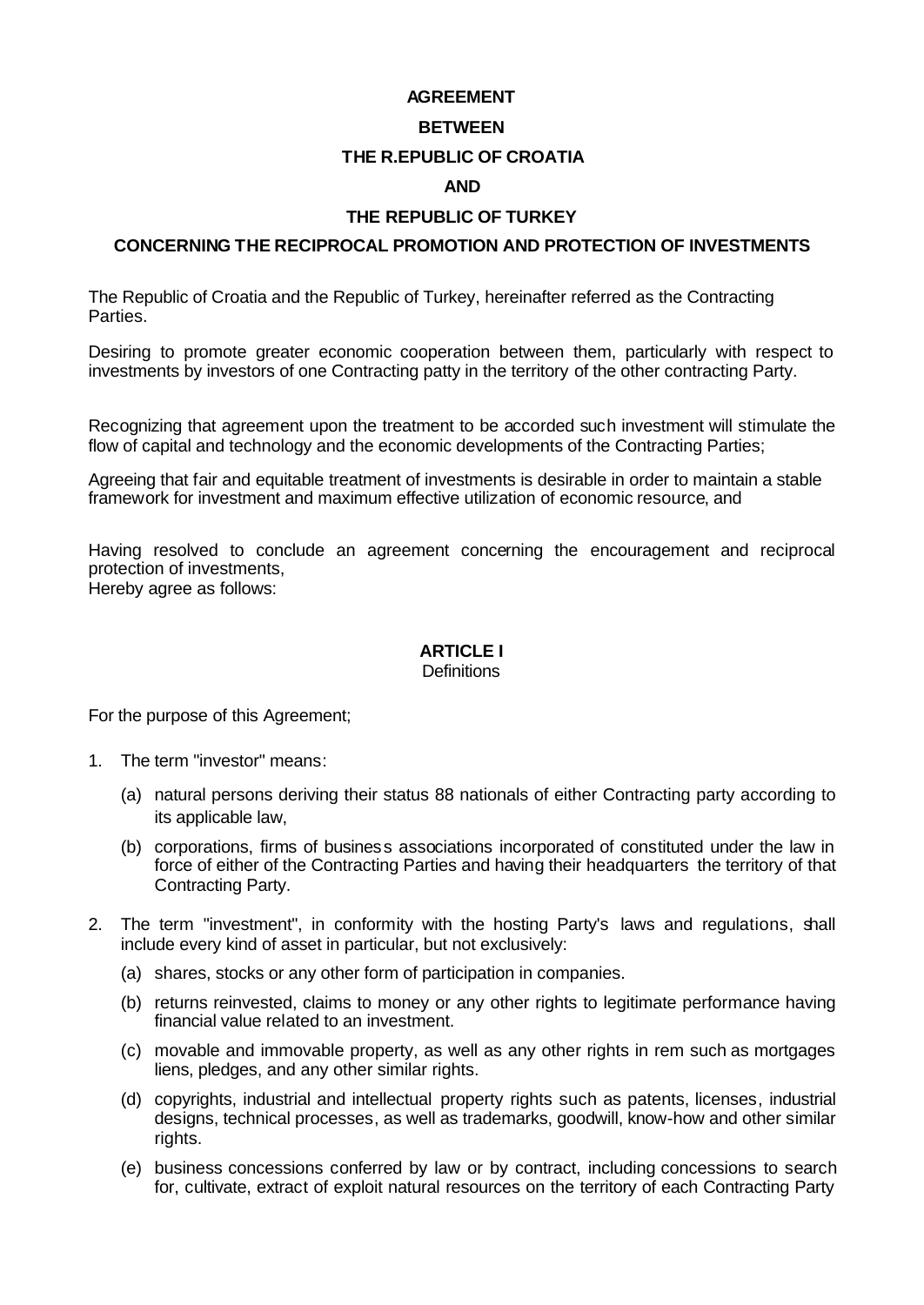as defined hereafter.

- 3. The term "returns" means the amounts yielded by an investment and includes in particular, though not exclusively, profit, interest, and dividends.
- 4. The term "territory'" means the in respect of either Contracting Party, territory, territorial sea as well as the maritime areas over which that Contracting Party has jurisdiction of sovereign rights for the purposes of exploring, exploiting, conserving and managing natural resources, pursuant to international law.

## **ARTICLE II**

#### Promotion and Protection of Investments

- 1. Bach Contracting Party shall promote in its territory investments, by investors of the other Contracting Patty and permit such investments and activities associated therewith, on a basis no less favourable than that accorded in similar situations to investments of investors of my third country, within the framework of its laws and regulations.
- 2. When a Contracting Party shall have admitted an investment in its territory, it shall grant in accordance with its laws and regulations the necessary permits in connection with such an investment and with the carrying out of licensing agreements and contracts for technical, commercial or administrative assistance.
- 3. Each Contracting Party shall accord to these investments, once established, treatment no less favourable than that accorded in similar situations to investments of its investors or to investments of investors of any third country, whichever is the most favourable.
- 4. Subject to the Jaws and regulations of the Contracting Parties relating to the entry, sojourn and employment of aliens:
	- (a) nationals of either Contracting Party shall be permitted to enter and remain in the territory of the other Contracting Party for purposes of establishing, developing, administering or advising on the operation of an investment to which they, or an investor of the first Contracting Party that employs them, have committed or are in the process of committing a substantial amount of capital or other resources,
	- (b) companies which are legally constituted under the applicable laws and regulations of one Contracting Party, and which are investments of investors of other Contracting Party, shall be permitted to engage managerial and technical personnel of their choice, regardless of nationality.
- 5. The provisions of this Article shall have no effect in relation to following agreements entered into by either of the Contracting Parties;
	- (a) relating to any existing or future customs unions, regional economic organization or similar international agreements,
	- (b) relating wholly mainly to taxation.

## **ARTICLE III**

## Expropriation and Compensation

1. Investments shall not he expropriated, nationalized or subject, directly or indirectly, to measures of similar effects except for a public purpose, in a non-discriminatory manner, and upon payment of prompt, adequate and effective compensation and in accordance with due process of law and the general principles of treatment provided for in Article II of this Agreement.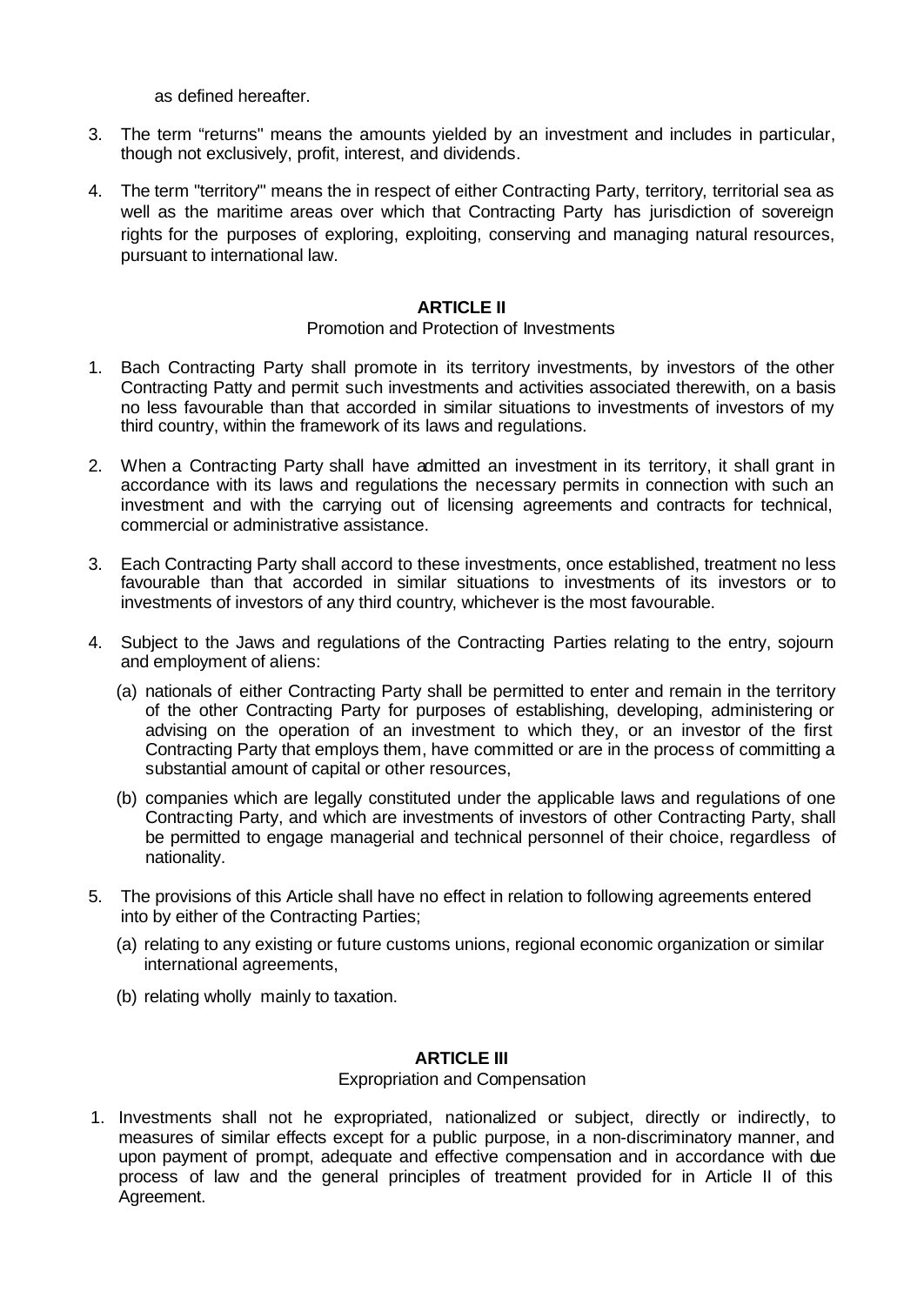- 2. Such compensation shall be equivalent to the market value of the expropriated investment before the expropriatory action was taken or became known. Compensation shall be paid without delay and he freely transferable as described in paragraph 2 Article IV.
- 3. Investors of either Contracting Party whole investments suffer losses in the territory of the other Contracting Party owing to war, insurrection, civil disturbance or other similar events shall be accorded by such other Contracting Party treatment not less favourable than that accorded to its own investors or to investors of any third country,. whichever is the most favourable treatment, as regards any measures that Contracting Party adopts in relation to such losses.

# **ARTICLE IV**

## Repatriation and Transfer

- 1. Each Contracting Party shall permit in good faith all transfers related to an investment to he made freely and without unreasonable delay into and out of its erritory. Such transfers include:
	- (a) returns,
	- (b) proceeds from the sale or liquidation of all or any part of an investment,
	- (c) compensation pursuant to Article III,
	- (d) reimbursement and interest payments deriving from loans connection with investments,
	- (e) salaries, wages and other remunerations received by the nationals of one Contracting Party who have obtained in the territory of the other Contracting Party the corresponding work permits relative to an investment,
	- (f) payments arising from an investment dispute.
- 2. Transfers shall be made in the convertible currency in which the investment has been made or in any convertible currency at the rate of exchange in force at the date of transfer, unless otherwise agreed by the investor and the hosting Contracting Party.

# **ARTICLE V**

## **Subrogation**

- 1. If the investment of an investor of one Contracting Party is insured against non commercial risks under a system established by law, any subrogation of the insurer which stems from the terms of the insurance agreement shall be recognized by the other Contracting Party.
- 2. The insurer shall not be entitled to exercise any rights other than the rights which the investor would have been entitled to exercise.
- 3. Disputes between a Contracting party and an insurer shall he settled in accordance with the provisions of Article VII of this Agreement

# **ARTICLE VI**

**Derogation** 

This agreement shall not derogate from:

(a) laws and regulations, administrative practices or procedures or administrative or adjudicatory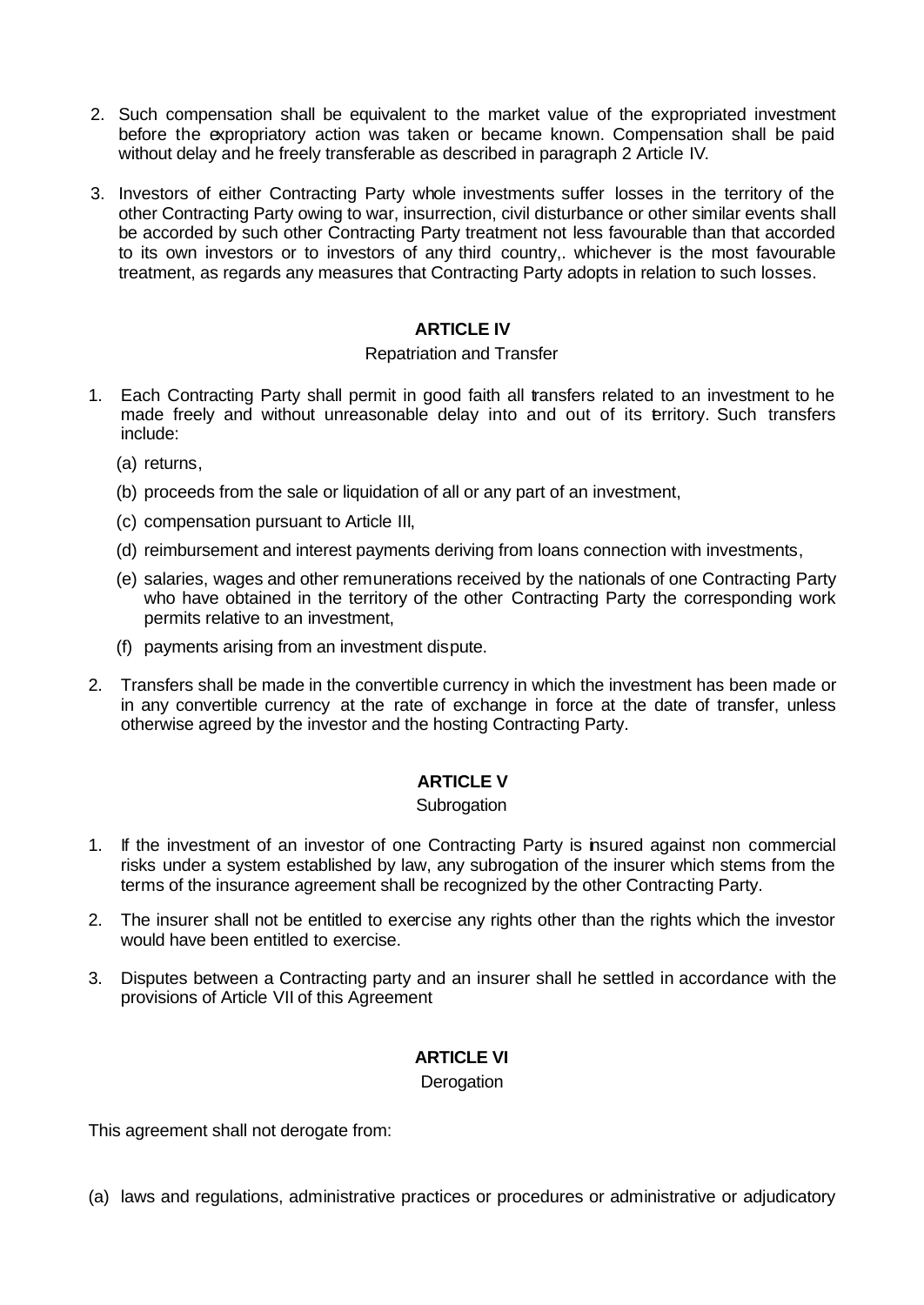decisions of either Contracting Party,

- (b) international legal obligations, or
- (c) obligations assumed by either contracting patty, including those contained in an investment agreement of an investment authorization,

that entitle investments of associated activities to treatment more favourable than that accorded by this Agreement in like situations.

#### **ARTICLE VII**

Settlement of Disputes between one Contracting Party and Investors of the other Contracting Party

- 1. Disputes between one of the Contracting Parties and an investor of the other Contracting Party, in connection with his investment, shall be notified in writing, including a detailed information by the investor to the recipient Contracting Party of the investment. As far as possible, the investor and the concerned Contracting Party shall endeavour to settle these disputes by consultations and negotiations in good faith.
- 2. If these disputes cannot be settled in this way within six months following the date of the written notification mentioned in paragraph 1, the dispute can be submitted, as the investor may choose, to:
	- (a) the International Center for Settlement of Investment Disputes (ICSID) set up by the "Convention on Settlement of Investment Disputes between States and Nationals of other States" ,
	- (b) an ad hoc court of arbitration !aid down under the Arbitration Rules of procedure of the United Nations commission for International Trade Law (UNCITRAL),
	- (d) the Court of Arbitration of the Paris International Chamber of Commerce,

provided that, if the investor concerned has brought the dispute before the courts of justice of the Contracting Party that is a party to the dispute and a final award has not been rendered within one year.

- 3. The arbitration award shall he based on:
	- the provisions of this Agreement;
	- the national law of the Contracting Party in whose territory the investment was made, including the rules relative to conflicts of law;
	- the rules and universally accepted principles of international law
- 4. The arbitration awards shall be final and binding for all Contracting Parties in dispute. Each Contracting Party commits itself to execute the award according to its national law.

## **ARTICLE VIII**

#### Settlement of Disputes between the Contracting Parties

1. The Contracting Parties shall seek in good faith and a spirit of cooperation a rapid and equitable solution to my dispute between them concerning the interpretation or application of this Agreement. In this regard, the Contracting Parties agree to engage in direct and meaningful negotiations to arrive at such solutions. If the Contracting Parties cannot reach an agreement within six months after the beginning of dispute between themselves through the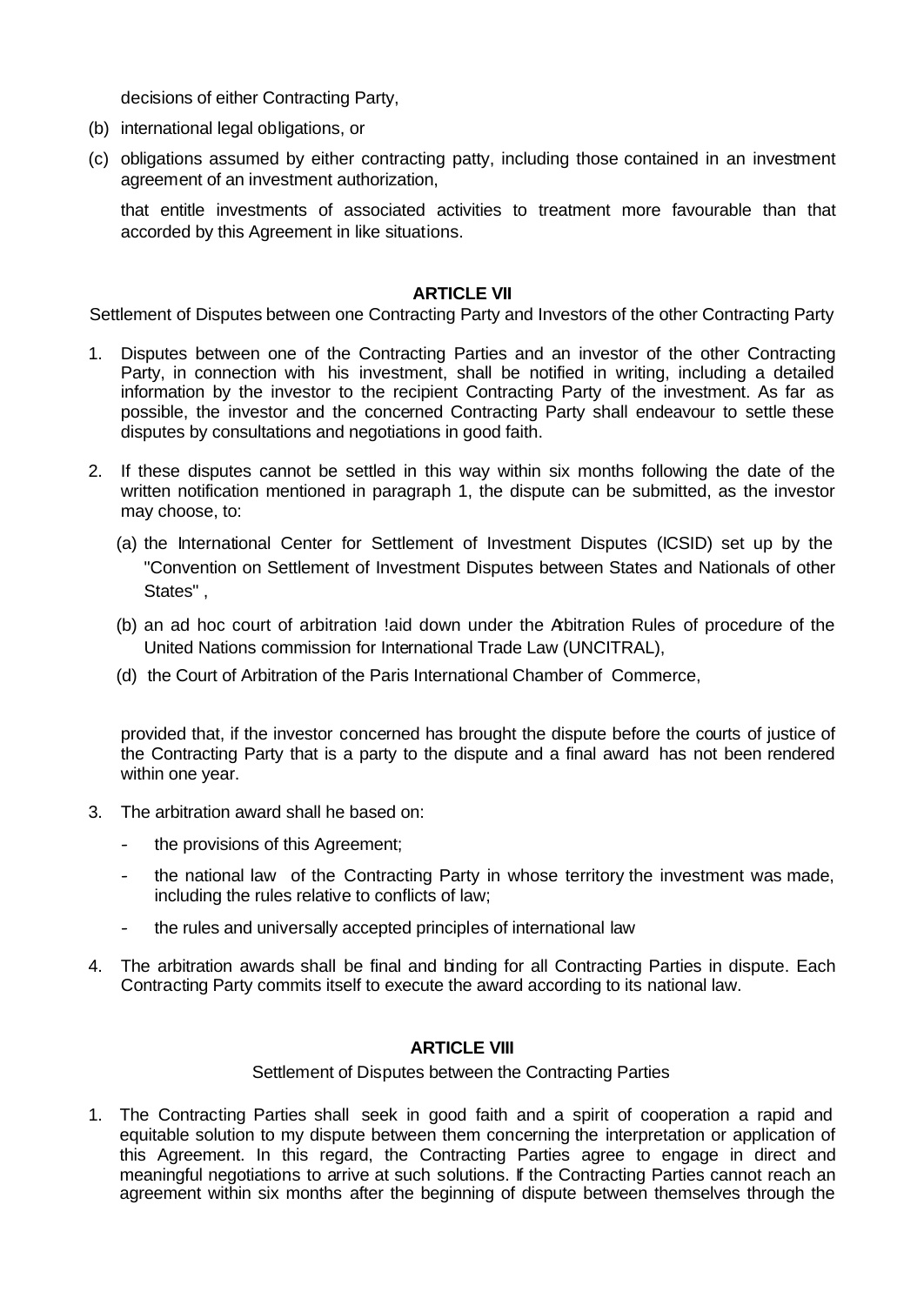foregoing procedure, the dispute may be submitted, upon the request of either Contracting Party, to an arbitral tribunal of three members.

- 2. Within two months of receipt of a request, each Contracting Party shall appoint an arbitrator. The two arbitration shall select a third arbitrator as Chairman, who is a national of a third State. In the event either Contracting Party fails to appoint an arbitrator within the specified time, the other Contracting Party may request the President of the International Court of Justice to make the appointment.
- 3. If both arbitrators cannot reach an agreement about the choice of the chairman within two months after their appointment, the chairman shall be appointed upon the request of either Contracting Party by the President of the International Court of Justice.
- 4. If, in the cases specified under paragraphs (2) and (3) of this Article, the President of the International Court of Justice is prevented from carrying out the said function or if he is a national of either contracting Party, the appointment shall be made by the Vice-President, and if the Vice-President is prevented from carrying out the said function or if he is a national of either Contracting Party, the appointment shall be made by the most senior member of the court who is not a national of either Contracting Party.
- 5. The tribunal shall have three months from the date of the selection of the chairman to agree upon rules of procedure consistent with the other provisions of this Agreement. In the absence of such agreement, the tribunal shall request the President of the International Court of Justice to designate rules of procedure, taking into account generally recognized rules of international arbitral procedure.
- 6. Unless otherwise agreed, all submissions shall be made and all hearings shall be completed within eight months of the date of selection of the chairman, and the tribunal shall render its decision within two months after the date of the final submissions or the date of the cl08ing of the hearings> whichever is later. The arbitral tribunal shall reach its decisions, which shall be final and binding, by a majority of votes.
- 7. Expenses incurred by the Chairman, the other arbitrators, and other costs of the proceedings shall be paid for equally by the Contracting Parties. The tribunal may, however, at its discretion, decide that a higher proportion of the costs be paid by one of the Contracting Parties.
- 8. A dispute shall not be submitted to an international arbitration court under the provisions of this Article, if the same dispute bas been brought before another international arbitration court under the provisions of Article VII and is still before the court. This will not impair the engagement in direct and meaningful negotiations between both Contracting Parties.

# **ARTICLE IX**

#### Consultations and Exchange of Information

Upon request by either Contracting Party, the other Contracting Party shall agree promptly to consultations on the interpretation of application of this Agreement. Upon request by either contracting Party, information shall be exchanged on the impact that the laws, regulations, decisions administrative practices of procedures of policies of other contracting Party may have on investments covered by this Agreement.